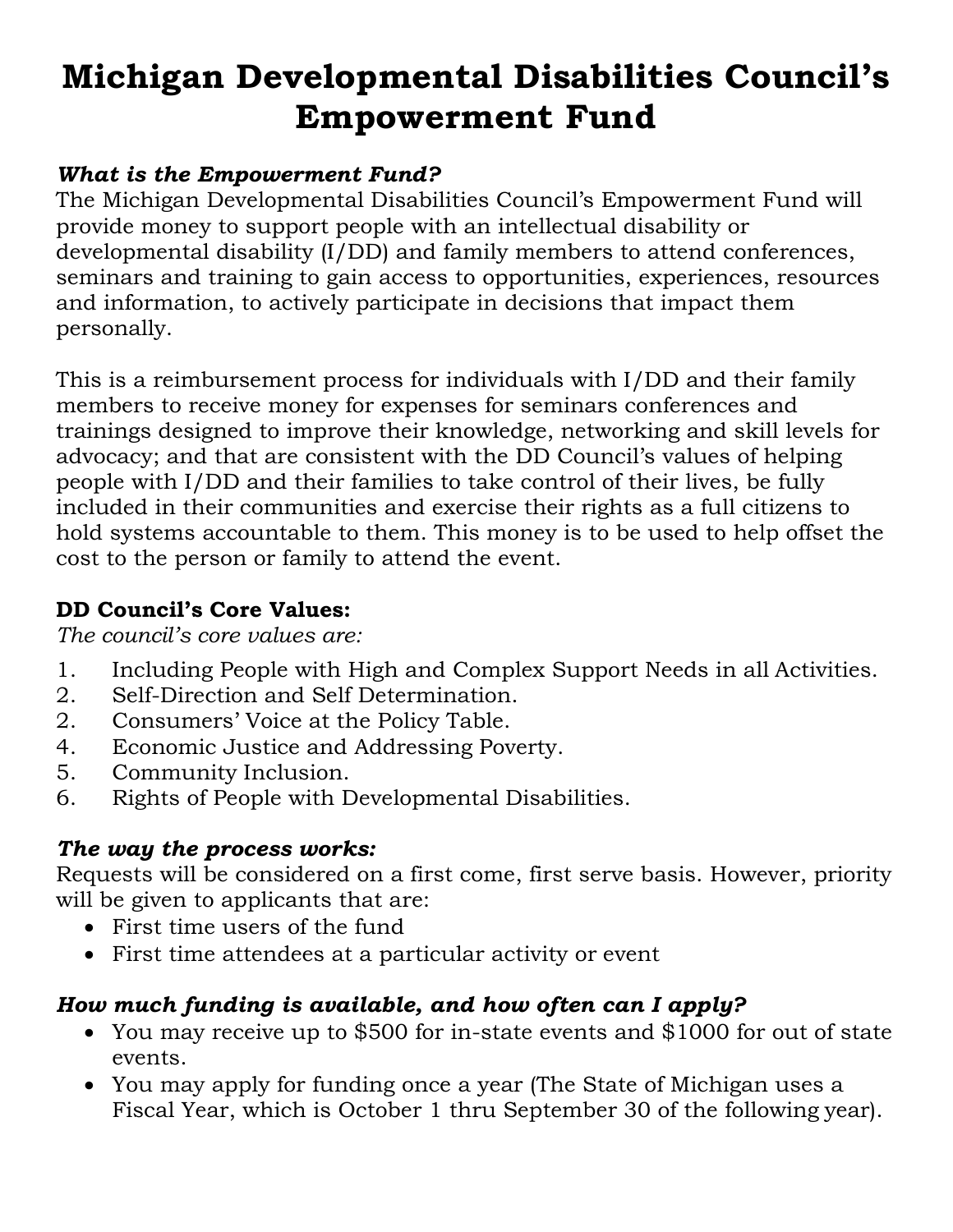#### *Expectations if you receive money from the council:*

- You must share with the council what you learned from attending the event and your plan to use the information learned.
- You may submit a written summary or present at a council meeting or write a letter to your legislator telling them you were at the event and what you learned and how they can help your advocacy.

#### *What the Empowerment Funds can be used for*

- Registration fees
- Child care or respite care (while attending an approved event)
- Personal Assistant (which is not already covered by other means)
- Hotel/lodging
- Meals
- Transportation or mileage
- Other (at the discretion of the Council)

#### *Items NOT Reimbursable*

- Materials provided by conference at an extra cost (e.g. books, tapes, DVD, shirts, etc.)
- Phone calls or other incidental charges to your hotel room
- Souvenirs
- Alcoholic beverages

### *Who can apply for support through the Empowerment Fund?*

- People with an intellectual disability or developmental disability with a financial need.
- Parent or family member of person with I/DD with a financial need.

#### *How to apply?*

- Submit an application prior to the event (give as much lead time as possible).
- 2 ways to submit an application:
	- o Mail to: Michigan Developmental Disabilities Council 320 S. Walnut St. Lansing, MI 48910
	- o Email to: **[mdhhs-dd-council@michigan.gov](mailto:mdhhs-dd-council@michigan.gov)**
- If you need assistance in completing an application for use of empowerment funds contact the Council office at 517-335-3158.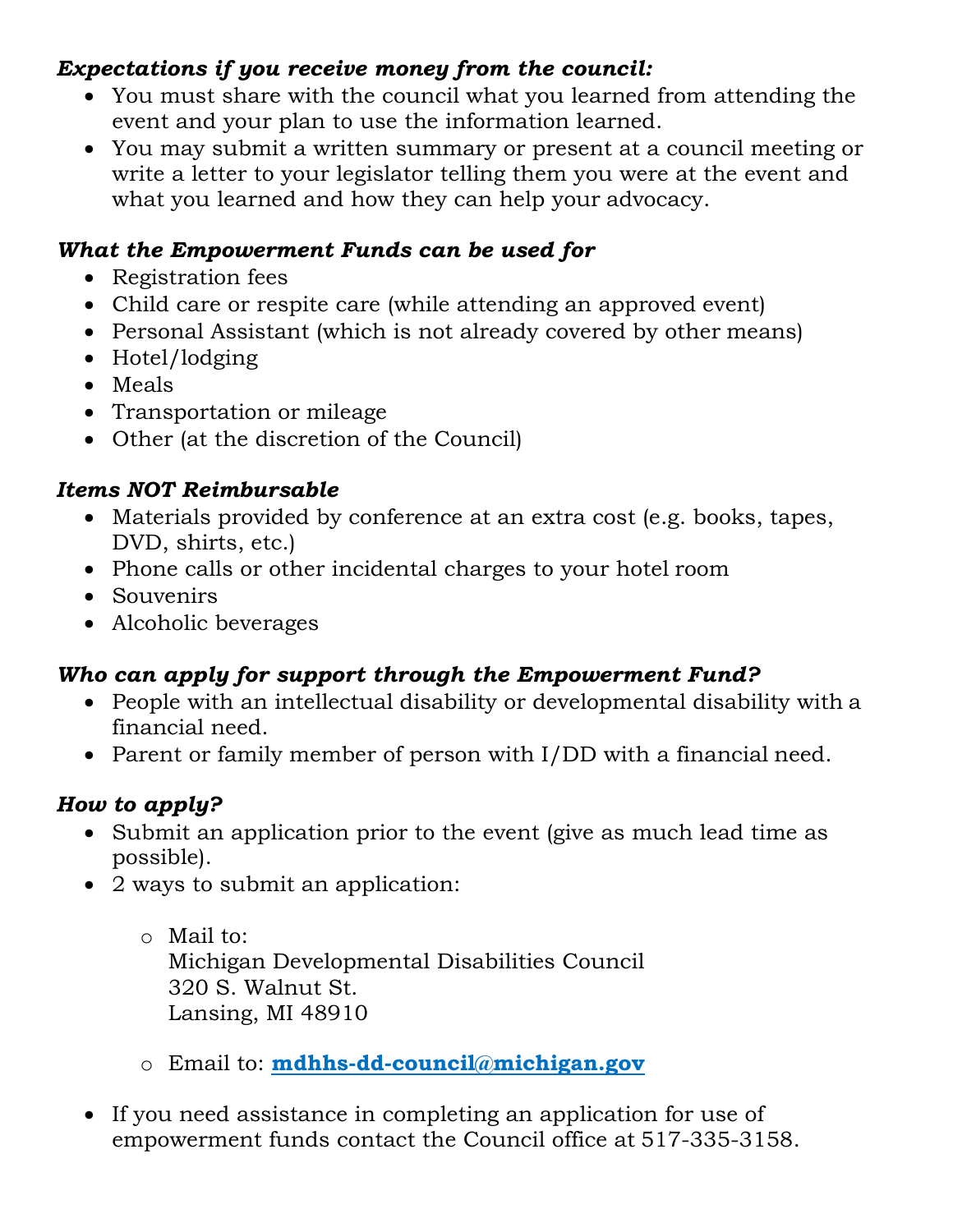- Along with the application include:
	- o A complete copy of the official conference/training/seminar brochure, showing registration information including cost, dates, times, locations of the event, and designated hotel for overnight stays.
- The Council will review applications as received and as quickly as possible.
- Once the application has been reviewed by the Council, the applicant will be notified by phone the amount of the award. Then an award letter will be sent. Included in the award letter will be details for reimbursement of approved expenses.
- If the application is denied, you will receive a phone call and a letter with the reason for the denial.
- **Please note:** funds are reimbursed at the discretion of the council.
- Incomplete applications will delay decisions on reimbursements.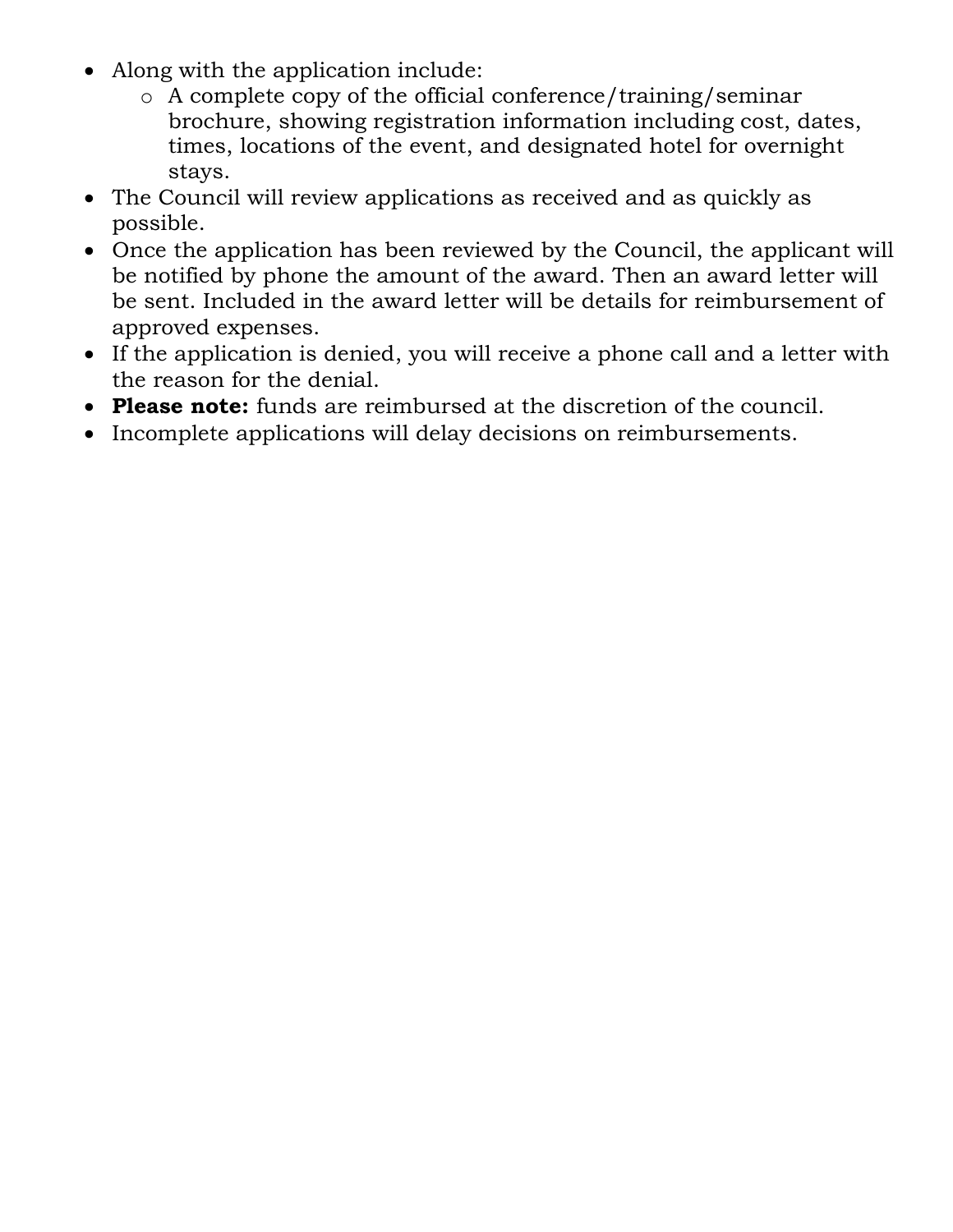## **Michigan Developmental Disabilities Council Empowerment Fund**

| <b>Application</b>                                                                                                                                                                                                                   |           |                                  |       |  |  |  |  |  |
|--------------------------------------------------------------------------------------------------------------------------------------------------------------------------------------------------------------------------------------|-----------|----------------------------------|-------|--|--|--|--|--|
| Name:                                                                                                                                                                                                                                |           |                                  | Date: |  |  |  |  |  |
| <b>Street Address:</b>                                                                                                                                                                                                               | Apt#:     |                                  |       |  |  |  |  |  |
|                                                                                                                                                                                                                                      | State: MI |                                  | Zip   |  |  |  |  |  |
| City:                                                                                                                                                                                                                                |           |                                  | Code: |  |  |  |  |  |
| E-mail Address:                                                                                                                                                                                                                      |           |                                  |       |  |  |  |  |  |
| Phone (include area code):                                                                                                                                                                                                           |           |                                  |       |  |  |  |  |  |
| Check one<br>I am a person with an intellectual or developmental disability                                                                                                                                                          |           |                                  |       |  |  |  |  |  |
| Describe your disability (mark all that apply):                                                                                                                                                                                      |           |                                  |       |  |  |  |  |  |
|                                                                                                                                                                                                                                      |           |                                  |       |  |  |  |  |  |
| Autism Spectrum Disorder                                                                                                                                                                                                             |           | <b>Physical Disability</b>       |       |  |  |  |  |  |
| Hearing Loss and/or Deafness                                                                                                                                                                                                         |           | Vision Loss and/or Blindness     |       |  |  |  |  |  |
| <b>Intellectual Disability</b>                                                                                                                                                                                                       |           | Other, please describe:          |       |  |  |  |  |  |
| Learning Disability                                                                                                                                                                                                                  |           |                                  |       |  |  |  |  |  |
| I am a family member of a person with a disability (check all boxes<br>above that apply)                                                                                                                                             |           |                                  |       |  |  |  |  |  |
| Name of conference/training you want to<br>attend:                                                                                                                                                                                   |           | Date of conference/<br>training: |       |  |  |  |  |  |
| Please attach a complete copy of the official conference, training or<br>seminar brochure, showing registration information including cost,<br>dates, times and locations of the event, and designated hotel for<br>overnight stays. |           |                                  |       |  |  |  |  |  |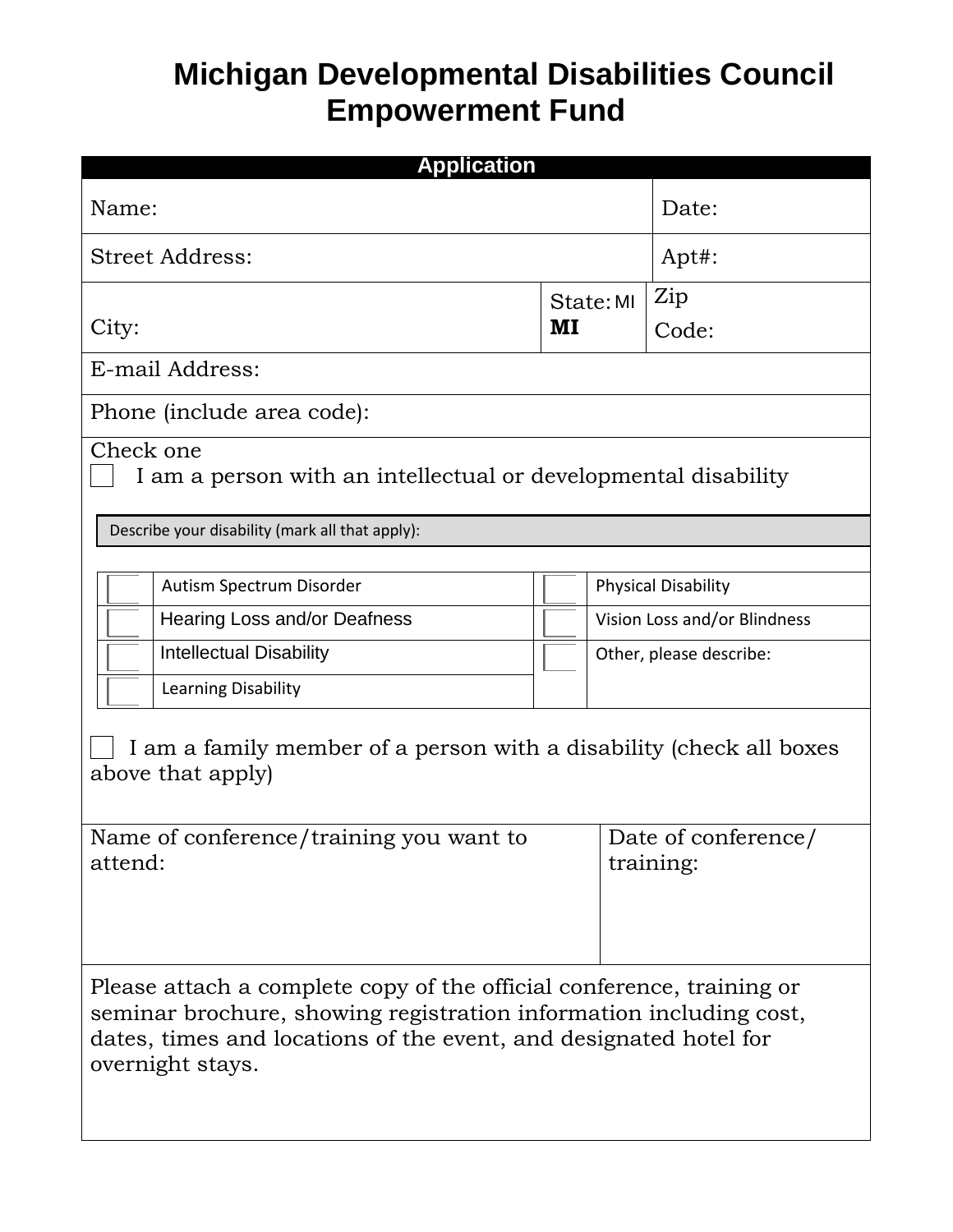| The Empowerment Fund only can only be used for conferences,<br>trainings or seminars that are consistent with the DD Council State<br>Plan. Please describe how this conference, training or seminar fits with<br>the DD Council's state plan.                                                                                                                         |  |  |  |  |  |  |  |
|------------------------------------------------------------------------------------------------------------------------------------------------------------------------------------------------------------------------------------------------------------------------------------------------------------------------------------------------------------------------|--|--|--|--|--|--|--|
| Are there any evening social events you plan to attend? Yes<br>Nol                                                                                                                                                                                                                                                                                                     |  |  |  |  |  |  |  |
| If yes, is it included in the registration fee? Yes $\Box$<br>No                                                                                                                                                                                                                                                                                                       |  |  |  |  |  |  |  |
| Have you received funding from the Endowment Fund before?                                                                                                                                                                                                                                                                                                              |  |  |  |  |  |  |  |
| $Yes \mid No \mid If yes, when?$                                                                                                                                                                                                                                                                                                                                       |  |  |  |  |  |  |  |
| Have you ever attended this conference/training? $Yes \cup No$                                                                                                                                                                                                                                                                                                         |  |  |  |  |  |  |  |
| How will attending this training improve you advocacy or improve your<br>knowledge?                                                                                                                                                                                                                                                                                    |  |  |  |  |  |  |  |
| Individuals are required to share with the council what you learned<br>from attending the event and what you plan to do with that information.<br>You may submit a written summary or give a presentation at a council<br>meeting or write a letter to your legislator telling them you were at the<br>event and what you learned and how they can help your advocacy. |  |  |  |  |  |  |  |
| How will you share your experience from the event with the Council?                                                                                                                                                                                                                                                                                                    |  |  |  |  |  |  |  |
| A written summary $\Box$ A presentation to the Council $\Box$                                                                                                                                                                                                                                                                                                          |  |  |  |  |  |  |  |
| Write a letter to my legislator and share letter with council $\lfloor$                                                                                                                                                                                                                                                                                                |  |  |  |  |  |  |  |
|                                                                                                                                                                                                                                                                                                                                                                        |  |  |  |  |  |  |  |